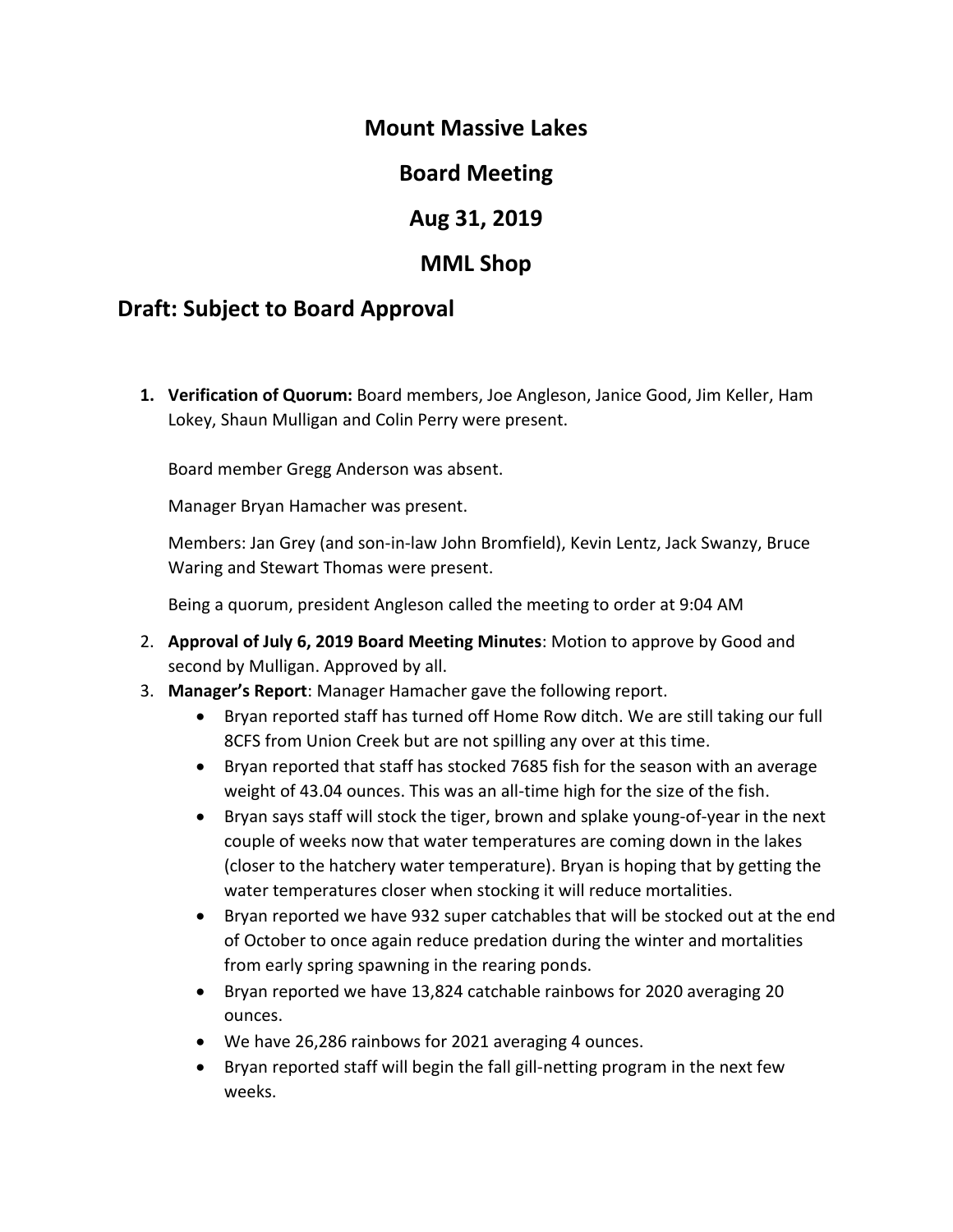- Staff plans to only take 3,000 brown eggs this year since we normally have a high hatch rate (around 90%). We will take the normal 12,000 eggs for tiger production.
- Bryan reported staff has already placed the spawning traps in lakes 8 and 15. Staff uses these traps currently to monitor the readiness of the fish to spawn. When the fish are "ripe", staff will electroshock Muskrat ditch and the ditch between upper and lower granite to collect eggs.
- Bryan reported that the new staff member, Jordan Joseph was catching on very quickly and appeared to be a good fit for the assistant manager position. Bryan also reported that our "third" person, Tom was also doing well. Jordan is stronger on the fish side of the operation and Tom has valuable maintenance skills. The two new staff member's skills complement each other.
- Bryan reported he has been working with Greg Brunjak and our water attorney getting more familiar with the process of monitoring water cases.
- Bryan reported that some of the projects for this fall include: cutting willows, painting the solar houses, gill netting, cleaning the "bone yard", clearing sand and silt from the main diversion, normal winter maintenance and putting up / installing new snow fencing.
- Bryan then gave an accounting of staff vacation and comp days. Bryan has 15 vacation days accrued, 39 sick days and 12 comp days. Tom has accumulated 2 comp days.
- Angleson asked Bryan to prepare a notice for the Troutline to educate members that we will once again be stocking splake trout and to show them the differences between a small splake and a brook trout. Joe's fear is that members may kill the small splake thinking they are brooks.

#### 4. **Old Business:**

- President Angleson encouraged those in attendance to donate to either Lake County or the Friends of Twin Lakes towards the construction of the new fire house. Joe reminded those in attendance that MML will match up to \$5000 of contributions and the MML match would be paid to Lake County.
- Angleson stated that Tom, our third person, would begin receiving health insurance Oct 1, 2019. Tom had been hired on a probationary basis for 6 months that ends Oct 1.
- Joe shared that member Don Holmgren had facilitated getting a defibrillator (AED) for MML and it will be mounted in the club house for use by any member. Joe stated that staff will be trained on the use of the AED. Member Bruce Waring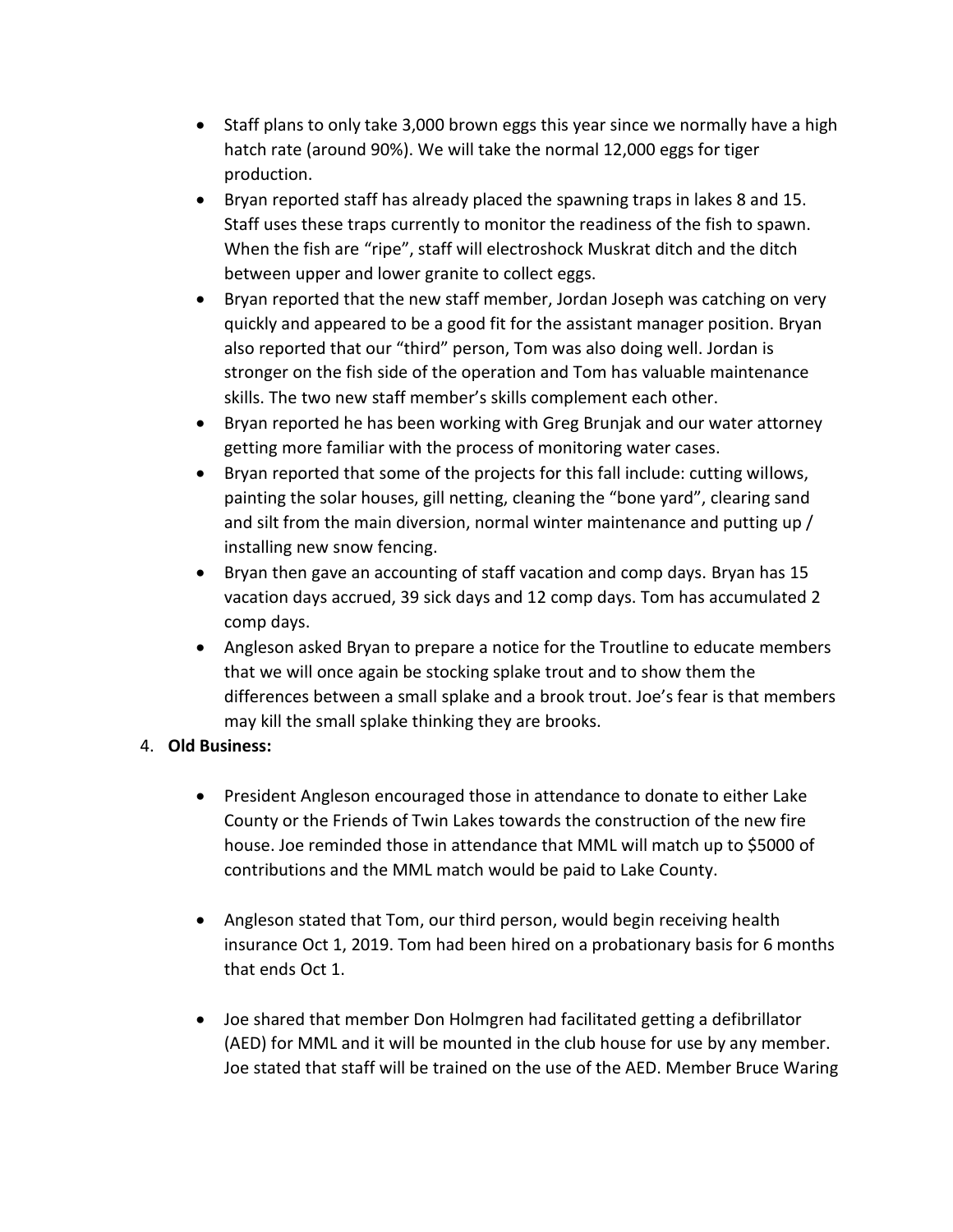shared that his wife is qualified to train people on how to use an AED. He will see if his wife is willing and able to assist with the training.

• Joe updated the board on a rumor that the person(s) attempting the group camp up Weston pass was now trying to get a Bed and Breakfast approved and that a B&B will not require public notice or input. Joe said at this time it is a fairly well substantiated rumor and there is basically nothing we can do since a B&B is within the approved uses for the land.

#### 5. **LUC Report:**

• Janice Good read LU Chairman Bill Bennett's report recapping the various projects approved this season.

### 6. **MML Website:**

• In Gregg Anderson's absence, Joe reported that Gregg had been requested to look at creating a "one stop" page showing all contact info for LU, staff and the BOD. It was agreed this should only be available under the member's section.

### 7. **New Business**:

- Angleson brought up the conversation at the last board meeting questioning if LU needed to be reviewing all improvements to a member's cabin, even if it would not have previously required a LU application – such as replacing a roof or interior wiring upgrades that could ultimately end up with a lien against the cabin and club. After some discussion, it was decided the new rules were sufficient for informing the member that any lien placed against the club, due to a member's project, was expected to be addressed promptly, and there are now significant fines in place if not resolved quickly. LU, if approached with such a project, will simply remind the member of the rules and regs regarding liens and make sure the member is aware of the consequences.
- Mulligan reported that the health insurance agency the club was using had been purchased by another agency. Shaun reported they seemed to be easy to work with and recommended we stay with them. He stated that Jordan Joseph would come onto the plan Oct 1, 2019.
- Shaun then questioned if the club should cancel the special policy we had on one of the trucks, and move the coverage back to State Farm with the rest of our insurance. We had the special policy in order for the prior manager to be able to drive. With his departure, the special coverage is no longer needed. Shaun volunteered to cancel the current coverage and move it back to State Farm.
- Member Jack Swanzy shared some information his son researched about the lack of cell service with Verizon, over the last couple of years, and how to file a complaint. Joe said he would email the information to the membership. The hope is that if enough people file a complaint Verizon will address the problem.